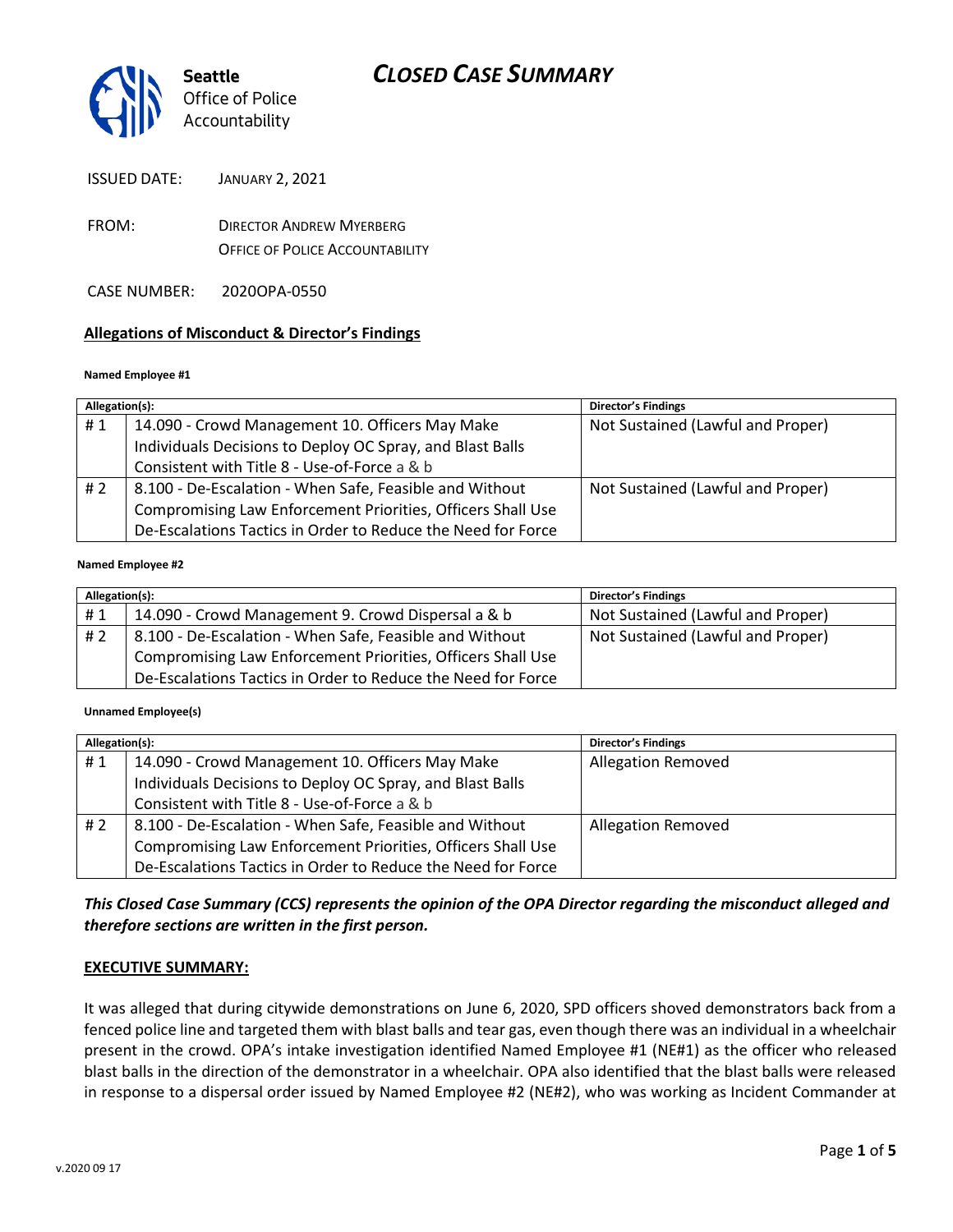

# *CLOSED CASE SUMMARY*

OPA CASE NUMBER: 2020OPA-0550

the time. The intake investigation further determined that no tear gas was used during the demonstration and, as such, this allegation was not further addressed.

### **SUMMARY OF INVESTIGATION:**

OPA received multiple complaints that SPD officers subjected demonstrators to OC spray, blast balls, and CS gas on June 6, 2020, even though there was an individual in a wheelchair who was in the crowd. This investigation ensued.

OPA determined that, in a change of tactics, SPD made the decision to set up a fenced barricade to create significant distance between officers and demonstrators. Given what had occurred during the demonstrations up to that date, it was thought that this new tactic could further de-escalation and lessen the likelihood of violence occurring. However, through the early evening, demonstrators moved back the barricades and came closer to where the officers were stationed. SPD commanders provided numerous warnings (at least seven) to the demonstrators to move back and away from the line. The concept behind this was that the officers would move forward, buttress the line, and then step back, having re-created additional distance. However, the demonstrators did not move back from the line. Ultimately, NE#2 – a Captain – gave officers authorization to move forward and re-take the line. As part of that authorization, officers were permitted to use less-lethal tools – including OC spray and blast balls – if there were threats to safety. OPA confirmed that CS gas was neither authorized nor used at that time.

As the officers approached the line, the demonstrators at the front had umbrellas opened and facing towards the officers. Based on OPA's review of Body Worn Video (BWV), it would have been inordinately difficult, if not impossible, for the officers to have seen what was behind those umbrellas, and no individual in a wheelchair was readily viewable.

Through video analysis, OPA was able to identify that NE#1 deployed the two blast balls that detonated in the approximate vicinity of the person in a wheelchair. Based on a review of NE#1's BWV, a person in the wheelchair was not viewable at the time of the deployments.

From NE#1's viewpoint, as he approached the left side of the line, NE#2 gave amplified orders telling demonstrators to move back from the fence to allow the officers to re-set the line. NE#2 asked the demonstrators to take five steps back, described their routes of egress, and again asked for their cooperation. The demonstrators did not move. Officers began physically moving demonstrators back from the line and started taking away umbrellas that were pointed at them. Small scuffles broke out in front of NE#1. After around a minute, NE#1's BWV captured him get hit by a projectile. Other BWV indicated that projectiles were being thrown at officers on other parts of the line. It did not appear that either blast balls or OC spray had been used up to that point. NE#1's BWV also showed that the scuffles on the line were increasing and officers were unable to move the demonstrators back.

NE#1 moved towards the line and rolled a blast ball under the fence, where it detonated. He deployed a second blast ball in the same general location shortly thereafter, again rolling it under the fence.

### **ANALYSIS AND CONCLUSIONS:**

### **Named Employee #1 - Allegation #1**

**14.090 - Crowd Management 10.** *Officers May Make Individuals Decisions to Deploy OC Spray, and Blast Balls Consistent with Title 8 - Use-of-Force a & b*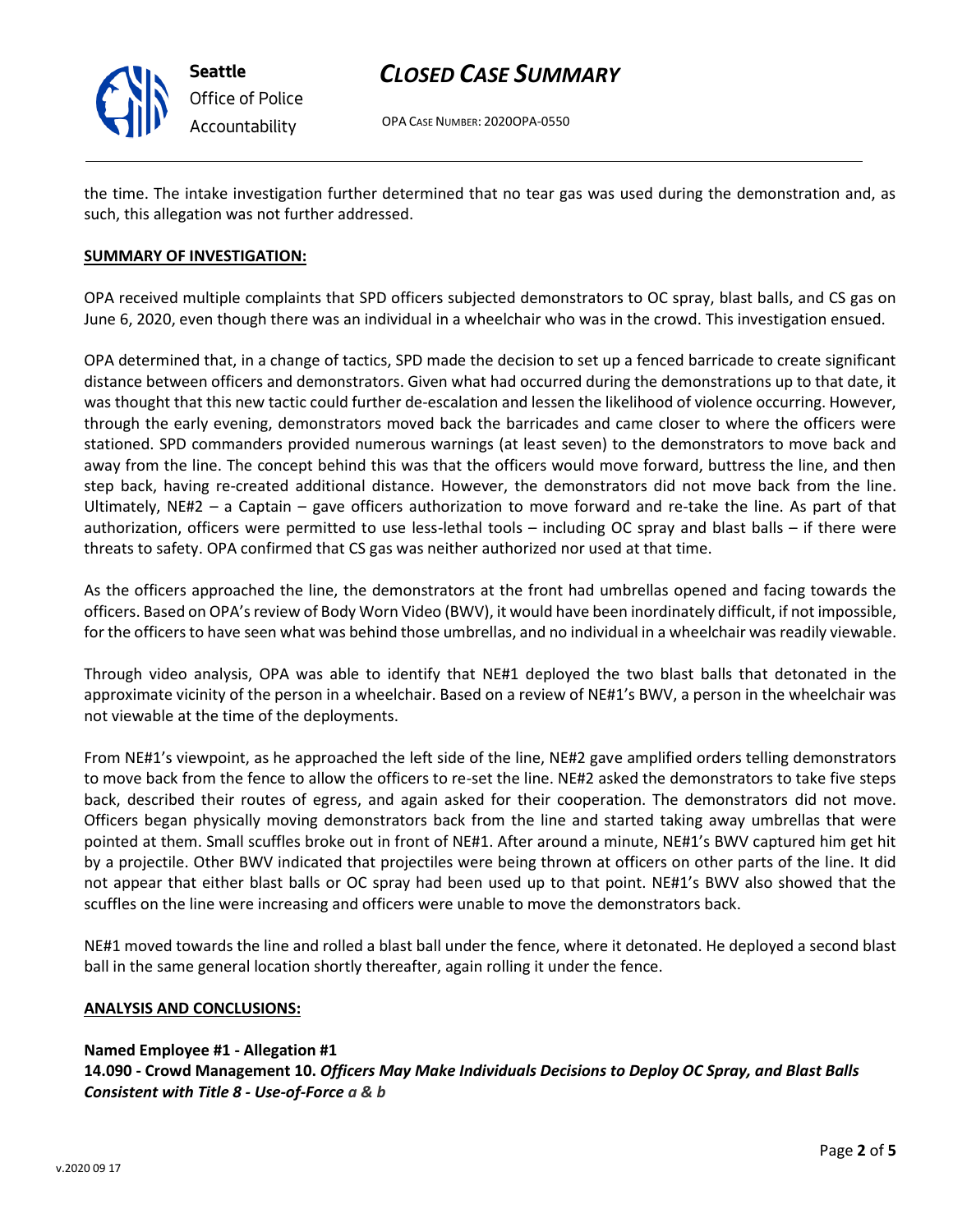# *CLOSED CASE SUMMARY*



*Office of Police Accountability*

OPA CASE NUMBER: 2020OPA-0550

SPD Policy 14.090-POL-10 states that the deployment of OC spray or blast balls shall have the primary objective of defending the officer, defending another, or preventing significant destruction of property. (SPD Policy 14.090-POL-10). The policy also states that when feasible, officers will provide aid to subjects exposed to OC and/or blast balls and will request medical assistance when subjects complain of continued effects from OC or blast balls. Officers will request medical assistance when a subject appears to have been injured. (*Id*.) An officer's decision to deploy OC spray or blast balls must be consistent with Title 8 – Use of Force. (*Id*.)

Based on a review of the totality of the evidence, including the BWV, OPA finds that NE#1 did not violate Department policy in this instance. NE#1 deployed two blast balls to protect himself and other officers from assaults by demonstrators by creating space between the two groups. At that time, officers, including NE#1, were repeatedly the target of projectiles thrown by demonstrators who were also continuing with their attempts at closing the space between themselves and officers despite multiples requests to move back.

NE#1's two deployments in question were targeted and not indiscriminate. On both occasions, he rolled blast balls under fencing towards groups that were actively engaged with officers and from which projectiles were being thrown. While not everyone in the immediate vicinity was engaging in assaultive behavior – for example, a journalist was at the front of the line recording – this did not yield the force out of policy. Indeed, NE#1 did not show any sign that he was aware that the journalist was even there. Moreover, there is no evidence indicating that NE#1 had any concept that a person in a wheelchair was present in the crowd. As indicated above, that person was not visible on NE#1's BWV. In addition, it would have been difficult, if not impossible, for NE#1 to have heard people saying in the crowd that someone with a wheelchair was there given the noise level and chaos. Indeed, he denied that he heard this.

OPA notes that a significant amount of force was used during this specific demonstration, including by NE#1. OPA does not assess the entirety of that force here and only evaluates whether the two deployments in question were appropriate. This does not mean that the other forced used was permissible; it was simply outside of the scope of this investigation.

With regard to the two deployments by NE#1 in the vicinity of the person in the wheelchair, for the reasons stated herein, OPA recommends that this allegation be Not Sustained – Lawful and Proper.

## Recommended Finding: **Not Sustained (Lawful and Proper)**

## **Named Employee #1 - Allegation #2**

## **8.100 - De-Escalation** *- When Safe, Feasible and Without Compromising Law Enforcement Priorities, Officers Shall Use De-Escalations Tactics in Order to Reduce the Need for Force*

"De-escalation tactics and techniques are actions used by officers, when safe and without compromising law enforcement priorities, that seek to minimize the likelihood of the need to use force during an incident and increase the likelihood of voluntary compliance." (SPD Policy 8.100-POL-1)

The policy further instructs that: "When safe and feasible under the totality of circumstances, officers shall attempt to slow down or stabilize the situation so that more time, options and resources are available for incident resolution." (SPD Policy 8.100-POL-1) Officers are also required, "when time and circumstances permit," to "consider whether a subject's lack of compliance is a deliberate attempt to resist or an inability to comply based on factors" such as "mental impairment…drug interaction…[and/or] behavioral crisis." (*Id*.) These mental and behavioral factors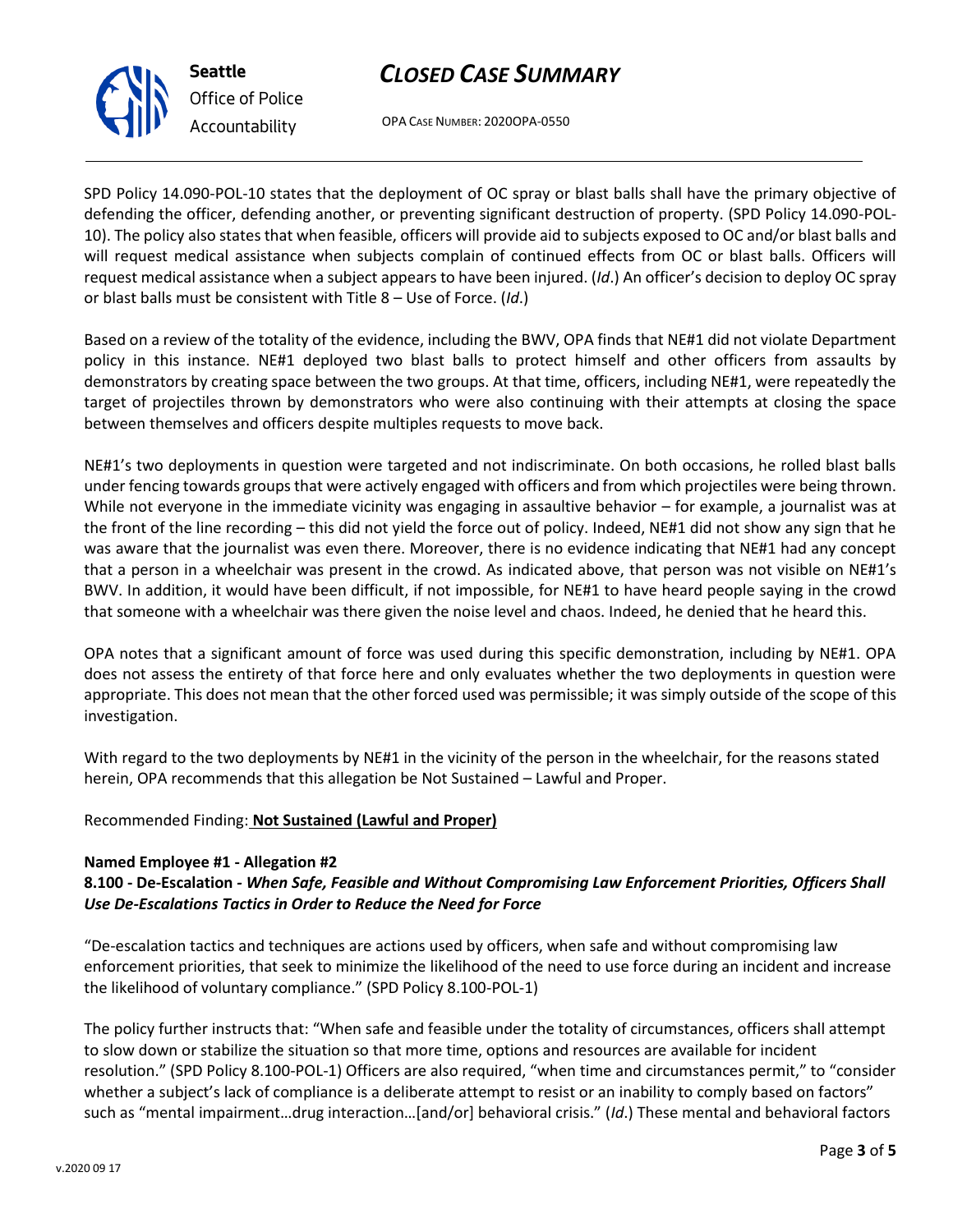

**Seattle** *Office of Police Accountability*

# *CLOSED CASE SUMMARY*

OPA CASE NUMBER: 2020OPA-0550

should be balanced by the officer against the facts of the incident "when deciding which tactical options are the most appropriate to bring the situation to a safe resolution." (*Id*.)

De-escalation is inarguably a crucial component of the Department's obligations under the Consent Decree; however, it is not purposed to act as an absolute bar to enforcing the law when necessary. Where officers fail to fully de-escalate and instead act in a manner that increases the need for force and the level of force used, such conduct is inconsistent with the Department's policy and expectations.

OPA finds that NE#1 did not violate the Department's de-escalation policy during this incident. Prior to force being used, demonstrators received numerous orders to move back from the line, explanations as to why this was being requested, and information about routes of egress. However, the demonstrators did not heed these orders and, instead, remained at the line. When scuffles broke out between officers and demonstrators and projectiles began to be thrown, de-escalation was no longer safe or feasible. This was the case when NE#1 used force.

Accordingly, OPA recommends that this allegation be Not Sustained – Lawful and Proper.

### Recommended Finding: **Not Sustained (Lawful and Proper)**

## **Named Employee #2 - Allegation #1 14.090 - Crowd Management 9.** *Crowd Dispersal a & b*

SPD Policy 14.090-POL-9 states that an Incident Commander may order the dispersal of a crowd upon the determination that a group of four of more individuals are conducting themselves in such a way that they create a substantial risk of injury to any person or substantial harm to property. (SPD Policy 14.090-POL-9). The policy states that the Incident Commander should consider whether less restrictive means are available including, "strategies such as area denial and/or seeking voluntary compliance." (SPD Policy 14.090-POL-9(a)). Once the Incident Commander determines that a dispersal order is an appropriate avenue to pursue, they are responsible to ensure there is a path of egress for the crowd's dispersal. *Id*. The policy further states that the Incident Commander has the authority to direct subordinates on the use of blast balls and OC spray to disperse the crowd. (SPD Policy 14.090-POL-9(b)).

NE#2 told OPA that he authorized the use of blast balls if needed for officer safety and to disperse the crowd. He stated that he made sure that only trained officers were permitted to deploy blast balls. While he did not approve every individual use of force in real-time, he believed that the force used at that time was necessary to push the crowd back and to protect officers from harm. He further explained that he felt that a dispersal of the crowd was warranted given the crowd's repeated non-compliance with lawful orders and violence towards officers.

Based on OPA's review of the totality of the evidence, OPA finds that NE#2 acted within policy when ordering the dispersal of demonstrators and authorizing the use of blast balls and OC spray to disperse the crowd. At the time of the demonstration, officers had previously clashed with demonstrators on prior nights. Officers had been injured by projectiles and had used OC spray, blast balls, and other less than lethal force against demonstrators in response. The streets around the East Precinct, where much of demonstration activity was taking place, were cordoned off by fence lines, with officers deployed at each fence line. On the night of the June 6 demonstration, there were demonstrators at each of the fence lines, with a large majority behind the fence line at  $11<sup>th</sup>$  Avenue and East Pine Street. The fence line was continually pushed eastbound, closer to the line officers. This was documented in officers' reports and BWV and can also been seen in footage from a witness to the events alleged in the complaint.